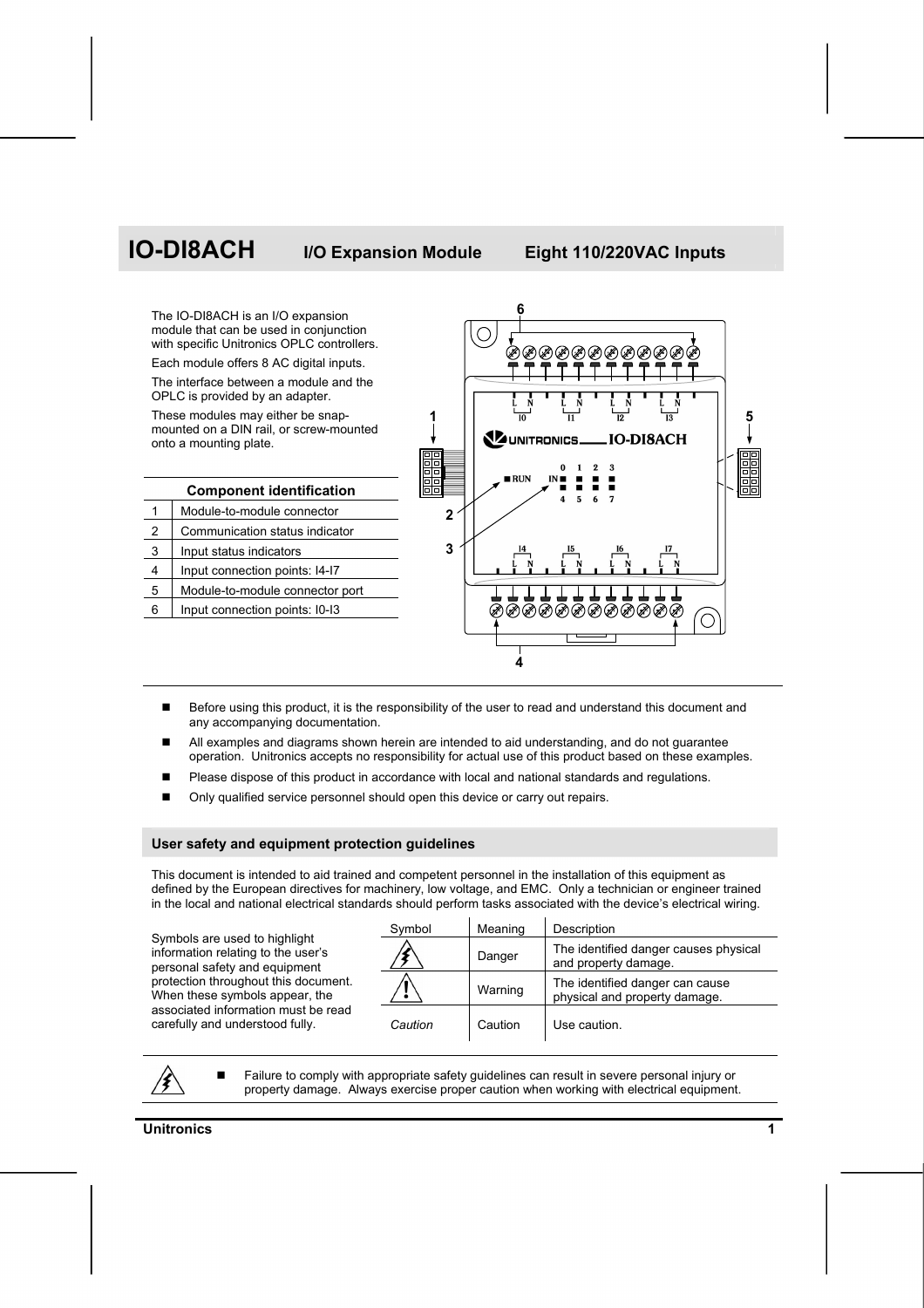- Check the user program before running it.
- Do not attempt to use this device with parameters that exceed permissible levels.
- Install an external circuit breaker and take appropriate safety measures against short-circuiting in external wiring.
- To avoid damaging the system, do not connect / disconnect the device when the power is on.

## **Environmental Considerations**



■ Do not install in areas with: excessive or conductive dust, corrosive or flammable gas, moisture or rain, excessive heat, regular impact shocks or excessive vibration.

**Leave a minimum of 10mm space for ventilation between the top and bottom edges of the** device and the enclosure walls.

- Do not place in water or let water leak onto the unit.
- Do not allow debris to fall inside the unit during installation.

# **Mounting the Module**

# **DIN-rail mounting**

Snap the device onto the DIN rail as shown below; the module will be squarely situated on the DIN rail.



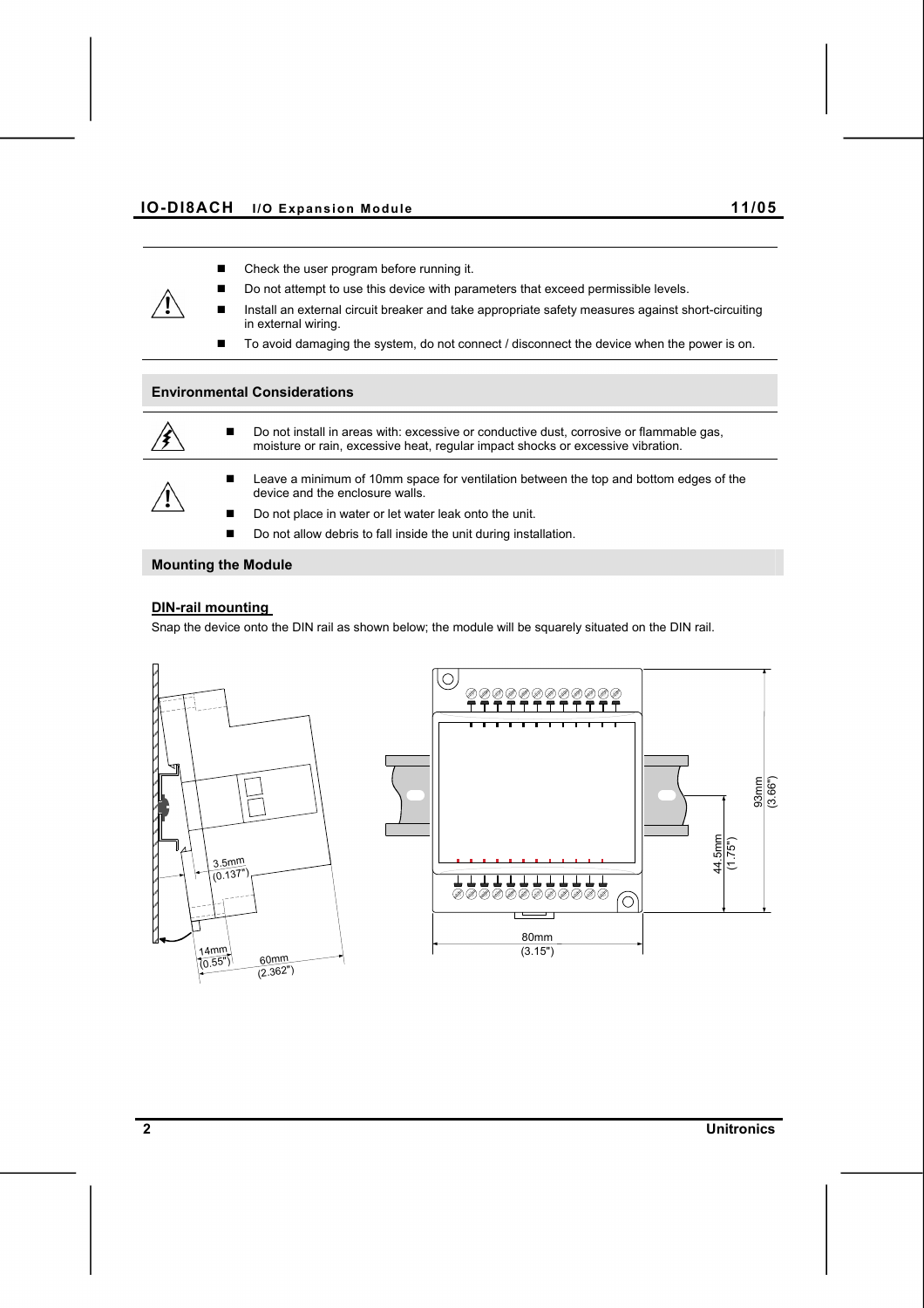# **Screw-Mounting**

The figure below is not drawn to scale. It may be used as a guide for screw-mounting the module. Mounting screw type: either M3 or NC6-32.



**Unitronics 3**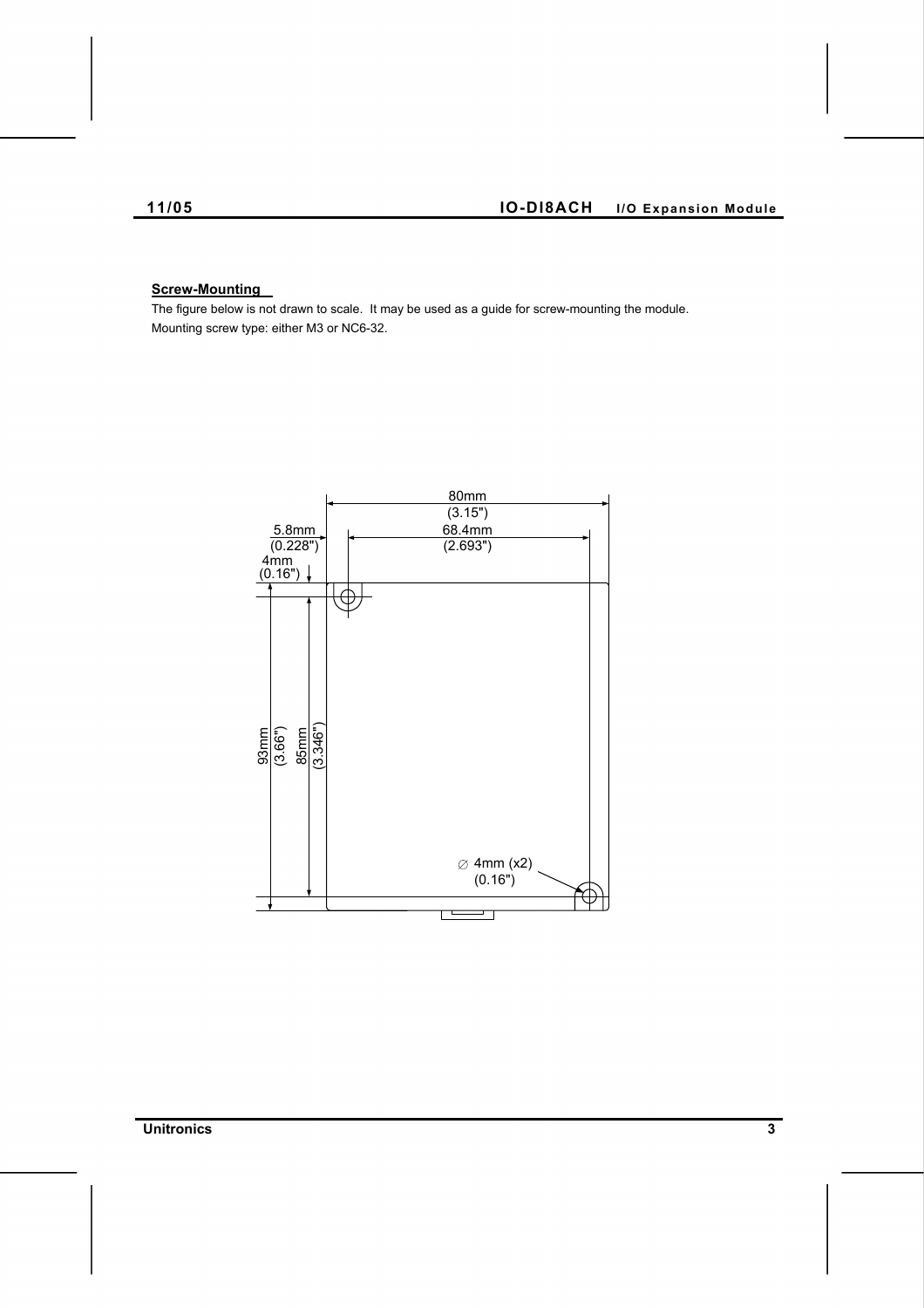#### **Connecting Expansion Modules**

An adapter provides the interface between the OPLC and an expansion module. To connect the I/O module to the adapter or to another module:

1. Push the module-to-module connector into the port located on the right side of the device.

Note that there is a protective cap provided with the adapter. This cap covers the port of the **final**  I/O module in the system.



 To avoid damaging the system, do not connect or disconnect the device when the power is on.



# **Wiring Procedures**

Use crimp terminals for wiring; use 26-12 AWG wire (0.13 mm<sup>2</sup>-3.31 mm<sup>2</sup>) for all wiring purposes.

- 1. Strip the wire to a length of 7±0.5mm (0.250–0.300 inches).
- 2. Unscrew the terminal to its widest position before inserting a wire.
- 3. Insert the wire completely into the terminal to ensure that a proper connection can be made.
- 4. Tighten enough to keep the wire from pulling free.
- $\blacksquare$  To avoid damaging the wire, do not exceed a maximum torque of 0.5 N·m (5 kgf·cm).
- Do not use tin, solder, or any other substance on stripped wire that might cause the wire strand to break.
- Install at maximum distance from high-voltage cables and power equipment.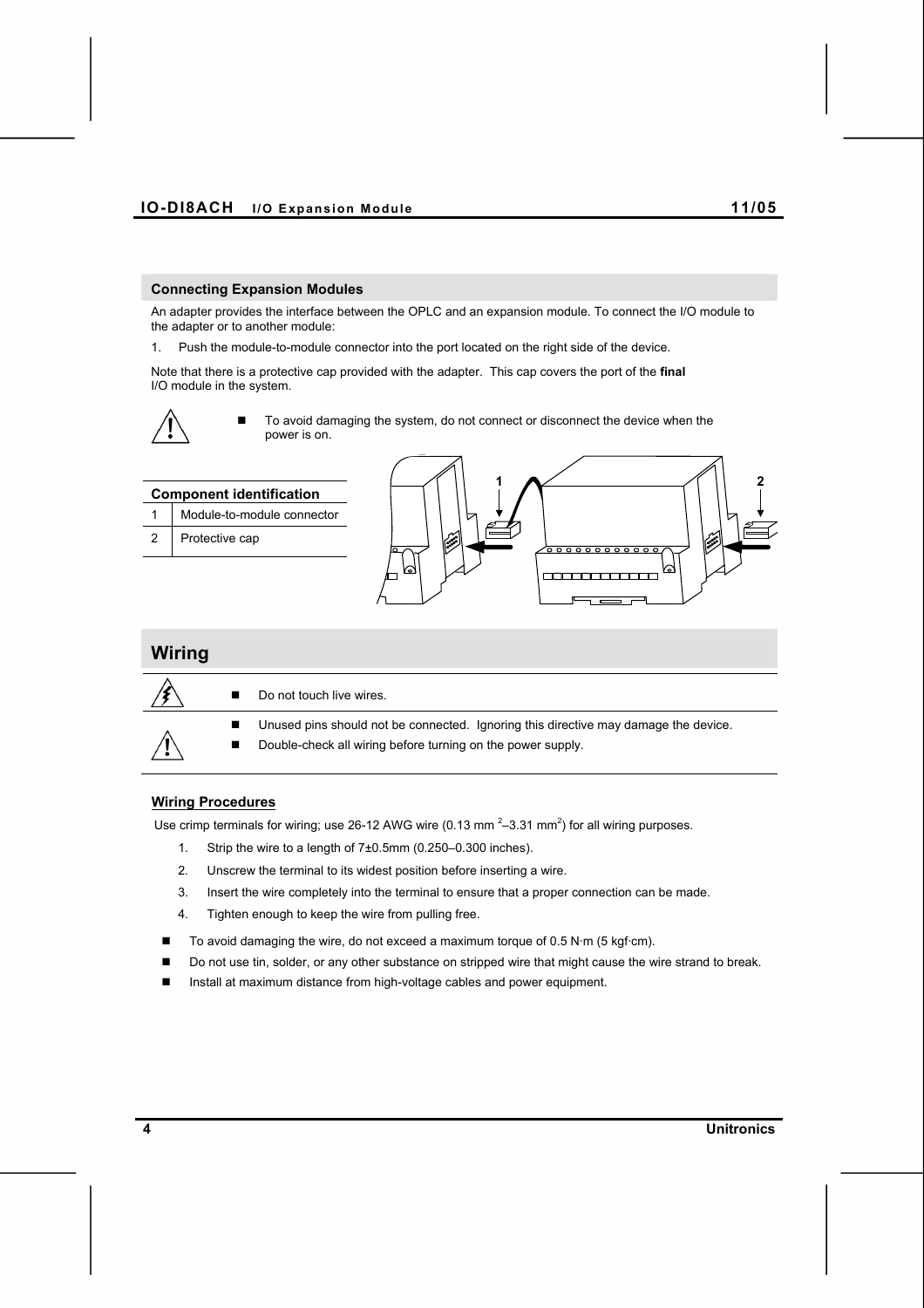# **I/O Wiring—General**

- **Input or output cables should not be run through the same multi-core cable or share the same wire.**
- **IF** Allow for voltage drop and noise interference with input lines used over an extended distance. Use wire that is properly sized for the load.

# **Digital Inputs** Input wiring Input wiring (top group of inputs) (bottom group of inputs) **110/220 VAC**  $L \odot N$  $\bigcirc$ 866888888888 **⊘⊘⊘⊘⊘⊘⊘⊘⊘**⊘⊘<br>۲۲۲۲۲۲۲۲۲۲ Ô **L N110/220 VAC**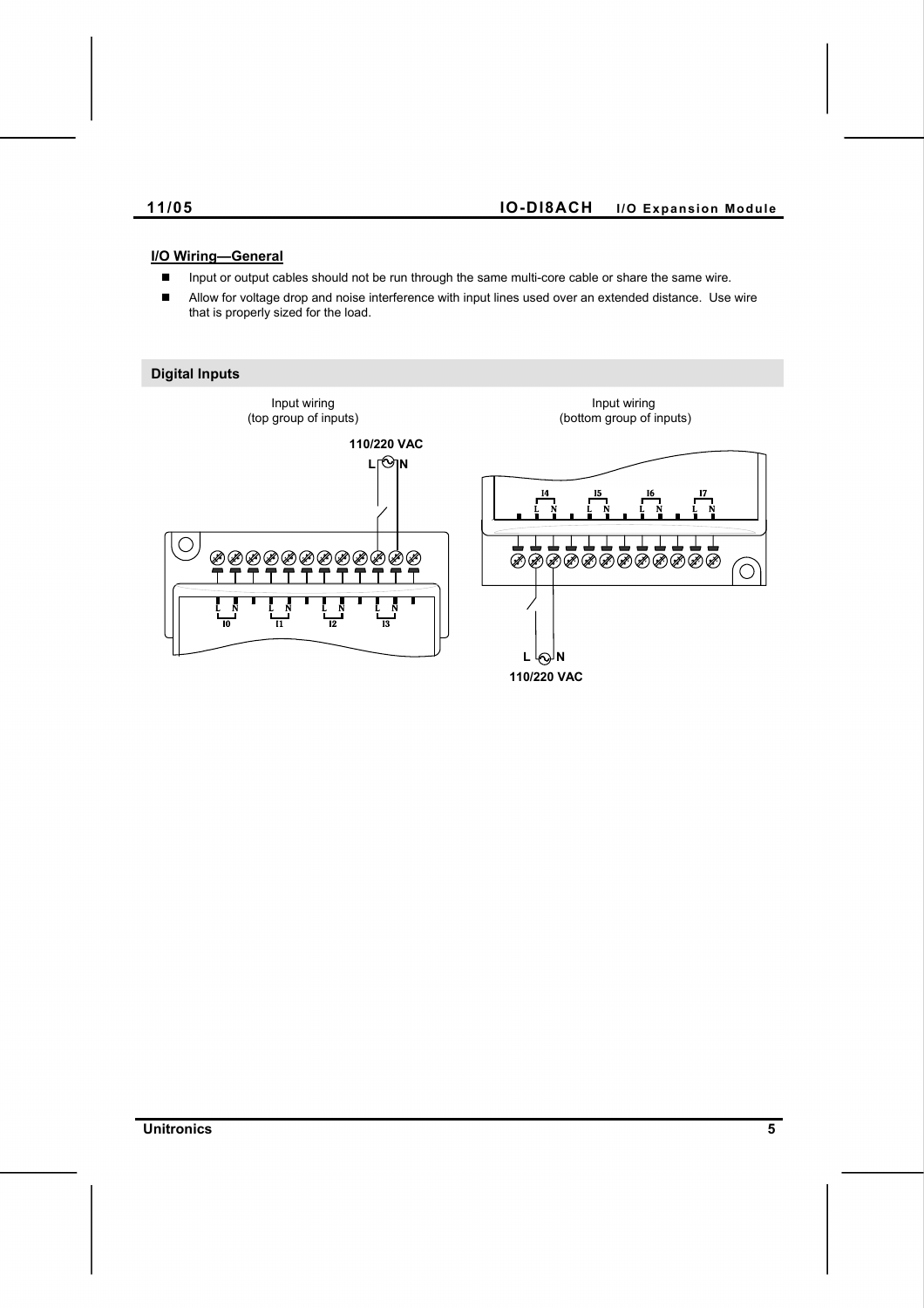# **IO-DI8ACH Technical Specifications**

| Max. current consumption       | 45mA maximum from the adapter's 5VDC                                                                                 |               |  |
|--------------------------------|----------------------------------------------------------------------------------------------------------------------|---------------|--|
| Typical power consumption      | $0.2W$ @ 5VDC                                                                                                        |               |  |
| Status indicator               |                                                                                                                      |               |  |
| (RUN)                          | Green LED:                                                                                                           |               |  |
|                                | -Lit when a communication link is established between module and OPLC.<br>-Blinks when the communication link fails. |               |  |
|                                |                                                                                                                      |               |  |
| <b>Inputs</b>                  | 8                                                                                                                    |               |  |
| Number of inputs<br>Input type | AC                                                                                                                   |               |  |
| Galvanic isolation             |                                                                                                                      |               |  |
| Channel to bus                 | Yes                                                                                                                  |               |  |
| Channel to power supply        | Yes                                                                                                                  |               |  |
| Channel to channel             | Yes                                                                                                                  |               |  |
|                                | Green LEDs                                                                                                           |               |  |
| Status indicators (IN)         | -Lit when the corresponding input is active. See Note 1                                                              |               |  |
| Input voltage range            | 80 to 250VAC (50, 60 Hz)                                                                                             |               |  |
| Nominal Input voltage          | 110VAC                                                                                                               | <b>220VAC</b> |  |
| ON voltage (min)               | 80VAC                                                                                                                | 160VAC        |  |
| OFF voltage (max)              | 30VAC                                                                                                                | 50VAC         |  |
| Input current                  | 8 <sub>m</sub> A                                                                                                     | 12mA          |  |
| Response time (typical)        | Rise: 30mSec                                                                                                         |               |  |
|                                | Fall: 40mSec                                                                                                         |               |  |
| <b>Environmental</b>           | IP20 / NEMA1                                                                                                         |               |  |
| Operating temperature          | 0 $\degree$ to 50 $\degree$ C (32 $\degree$ to 122 $\degree$ F)                                                      |               |  |
| Storage temperature            | $-20^\circ$ to 60 $^\circ$ C ( $-4^\circ$ to 140 $^\circ$ F)                                                         |               |  |
| Relative Humidity (RH)         | 5% to 95% (non-condensing)                                                                                           |               |  |
| Dimensions (WxHxD)             | 80mm x 93mm x 60mm (3.15" x 3.66" x 2.362")                                                                          |               |  |
| Weight                         | 161g (5.7oz.)                                                                                                        |               |  |
| Mountina                       | Either onto a 35mm DIN-rail or screw- mounted.                                                                       |               |  |

### **Notes:**

1. The inputs' LEDs light up only when communication link is established between module and OPLC.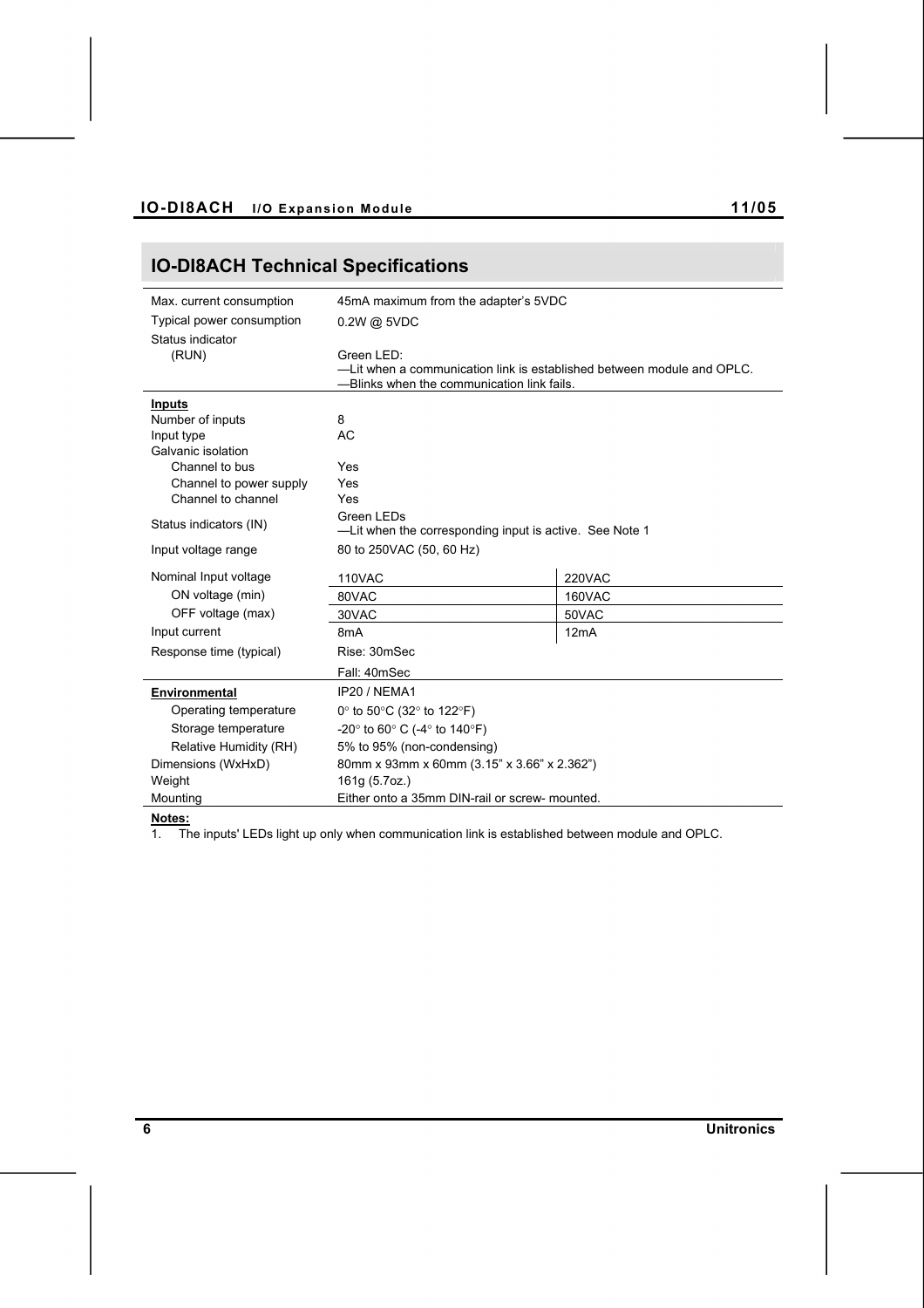#### **Addressing I/Os on Expansion Modules**

Inputs and outputs located on I/O expansion modules that are connected to an OPLC are assigned addresses that comprise a letter and a number. The letter indicates whether the I/O is an input (I) or an output (O). The number indicates the I/O's location in the system. This number relates to both the position of the expansion module in the system, and to the position of the I/O on that module. Expansion modules are numbered from 0-7 $1$  as shown in the figure below.



The formula below is used to assign addresses for I/O modules used in conjunction with the OPLC. X is the number representing a specific module's location (0-7). Y is the number of the input or output on that specific module (0-15).

The number that represents the I/O's location is equal to:

Examples

 $\overline{a}$ 

$$
32 + x \cdot 16 + y
$$

- Input #3, located on expansion module #2 in the system, will be addressed as  $167$ ,  $67 = 32 + 2 \cdot 16 + 3$
- Output #4, located on expansion module #3 in the system, will be addressed as O 84,  $84 = 32 + 3 \cdot 16 + 4$ .